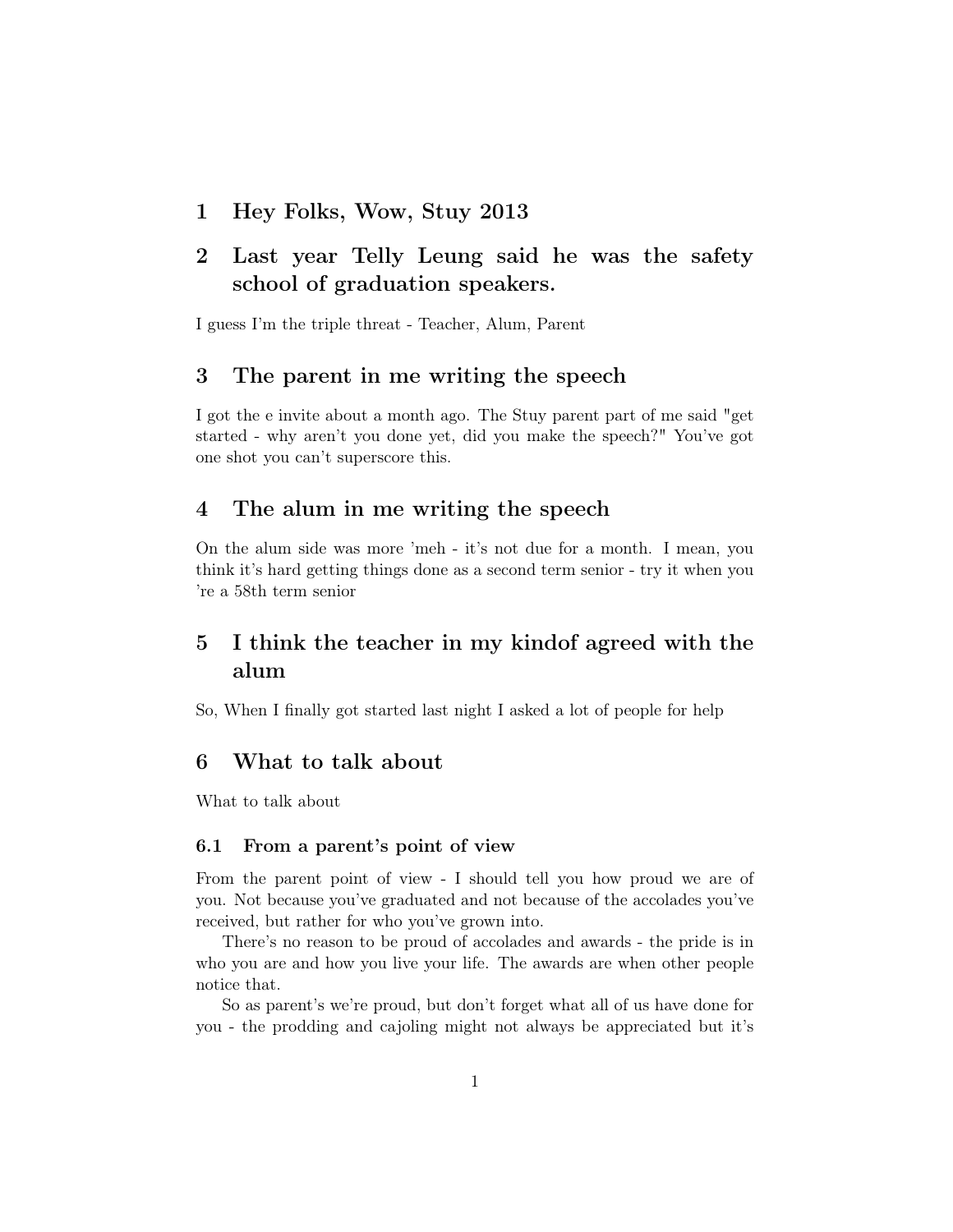always done out of love. And I can think of no greater influence on a child than how a parent leads their own lives.

So, let's just take a minute and thank all the parents for EVERYTHING they've done to help get you all here.

#### 6.2 From a teacher's point of view

We've tried to give you knowledge, opportunities and perhaps a bit of wisdom.

Many times you guys don't know the lengths some of your teachers go to and I'm not talking about the popular teachers or the hip teachers

#### 6.2.1 Richie Rothenberg and Ben Story

You've all seen the artwork on the 4th floor. That's a memorial to Richie Rothenberg. Math chair from back in my day. Richie was a great teacher, but a quiet, reserved one

Back then, Ben was waitlisted at Columbia - his first choice. Turns out that behind the scenes, Richie mad a call and a couple of days later, Ben was in. Richie never made a fuss about stuff like that and never asked for thanks. That's just what he did.

Years later, Richie went to bat again for a kid that got into some trouble while in college.

That's what the best ones do.

So let's also thank those teachers. Give it up.

### 6.3 From the alum point of view -

I discovered we're all the same

#### 6.3.1 Jon Simantov story

I also spoke to alums an I realized that no matter what the year, there's something that binds us all together. We had a CS dinner a few years ago. Of of the guys there, Jon, was from 97, the rest were from later years.

I asked Jon why he came knowing none of his classmates would be there. He said "It's a Stuy CS alumni event  $-$  I knew there would be coole likeminded people here."

So I realized that there are things that bind all of us and lessons we've all observered wether we're Stuy '97, Stuy '84, or Stuy '2013.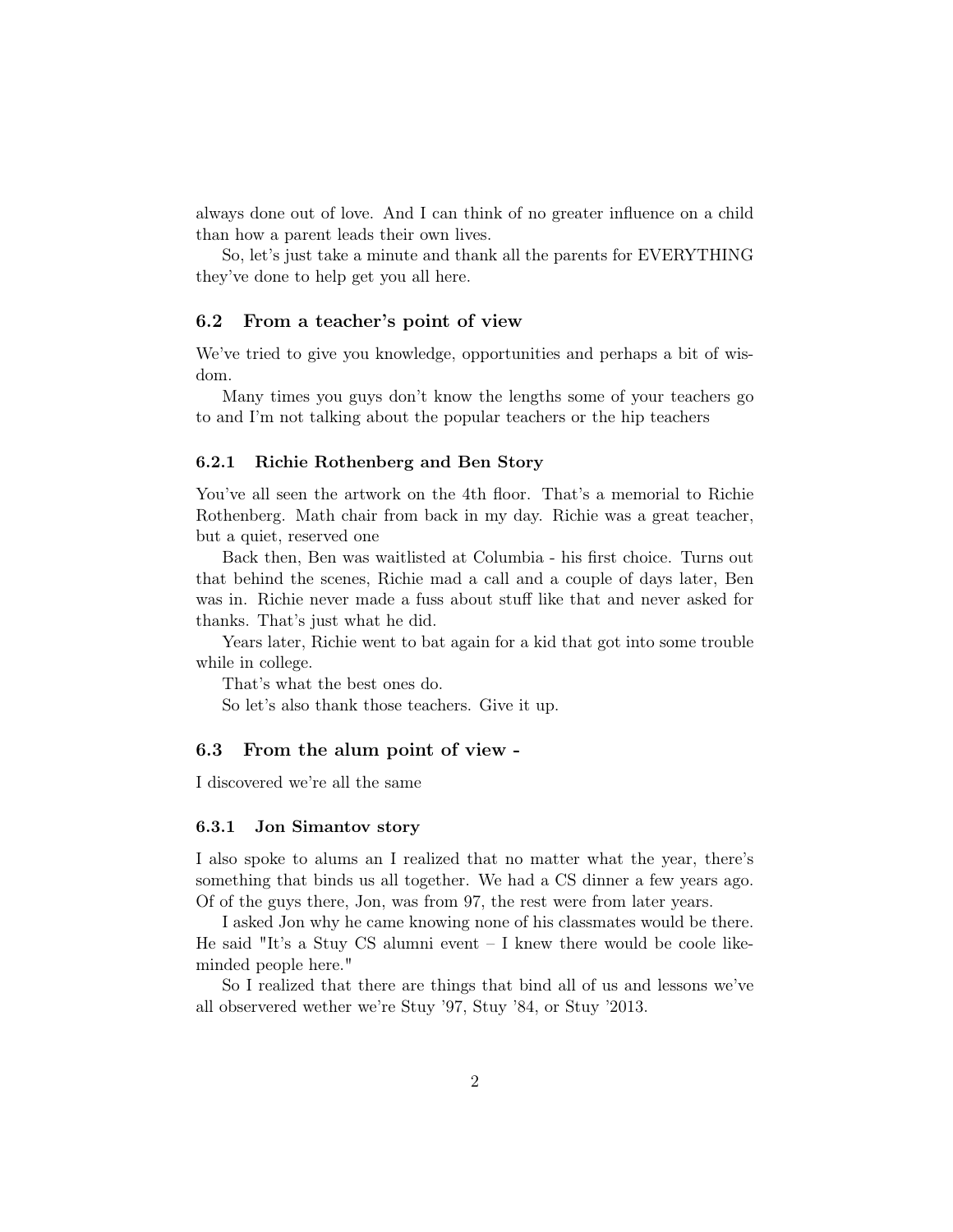## 7 Jim and Matt advice

Trust yourself

You're sincere - it'll be good

# 8 So, let's talk about lessons that cut through the years at Stuy.

So, after talking to everyone, I figured that we should look at some lessons learned from time at Stuy.

### 9 Balance

How about balance -

OK - maybe we didn't learn so much about it, but we should have.

#### 9.1 Grades, Sleep, Social Life

A little over four years ago someone told you "good grades, sleep, a social life - you can have two out of three."

Not true - You can have all three and moving forward, you should - at least to the extent it matters and that's an important thing to learn

### 9.1.1 Sleep – I know, that's what classes are for.

OK, seriously, think back to junior year – the walk of the zombies - not good. I know, I know, you made up for it this semester.

If you're not rested and healthy, everything else suffers. Enough said on that.

### 9.1.2 Now for the big one - Grades.

we all know the score - Stuy is a pressure cooker, all the competition.

Back in '84 there was one kid that made 1 mistake on the SAT. He went around for the next two months with one of those big dictionaries.

Next time he got a perfect score.

I never felt it – maybe that's why Ben ended up as Google CIO and I, well, you know. . . ..

But what do grades really mean? Are grades knowledge? are grades learning? are grades thinking? and does any of this matter.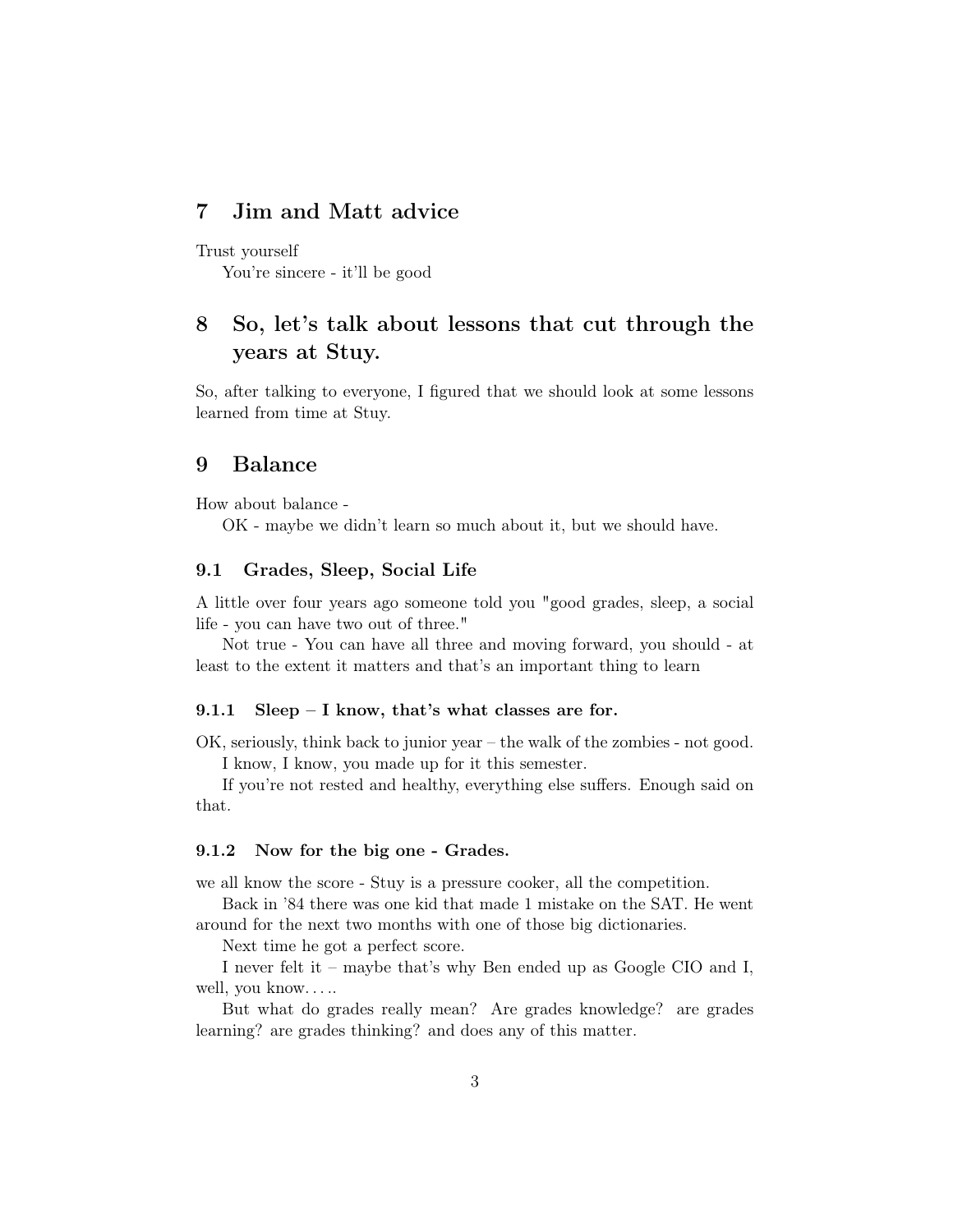#### 9.1.3 Grades  $!=$  success

Word on the street is that grades are the ticket to a top name college but we've all seen plenty of head scratchers when it comes to acceptance.

Even if you do win the college acceptance lottery - how much does it matter

I've seen hundreds of people graduate from Stuy and just about all of them were happy with there colleges in hindsight and everyone that wanted a good education got one and pretty much everyone enjoyed their 4 years.

#### 9.1.4 College and education is waht you make of it - Goldman

Back when I was at Goldman Sacks we had people from all over. MIT, Stanford, Harvard etc. The best people - 1 from Columbia, 2 from NYU (including me), and 2 from Brooklyn College.

It's not about the name of the school, it's about what you do when you're there.

Sure - School rep makes a difference - if you're not good it'll open a door – we had lots of people with Ivy league and name brand edat Goldman but once there, it was up to you to produce. More important that your school's names or your grades is what you could do.

Ben spoke about Google and grades. Sure, GPA might be a base level gatekeeper, what you do is more important. To quote Mark Twain "Never let schooling interfere with your education."

#### 9.1.5 Batya story

Batya and I would sometimes talk about this: Me: how're you doing B: pretty good M: happy with your grades B: I guess M: could you do better (grade wise) B: Probably M: Would it be worth the effort? B: no M: OK all's good

## 10 Balance.

So don't stress about your grades.

Don't let grade fear keep you from trying hard and different things. Challenging ourselves is how we learn and how we develop and ultimately that's what leads us to accomplishing great things.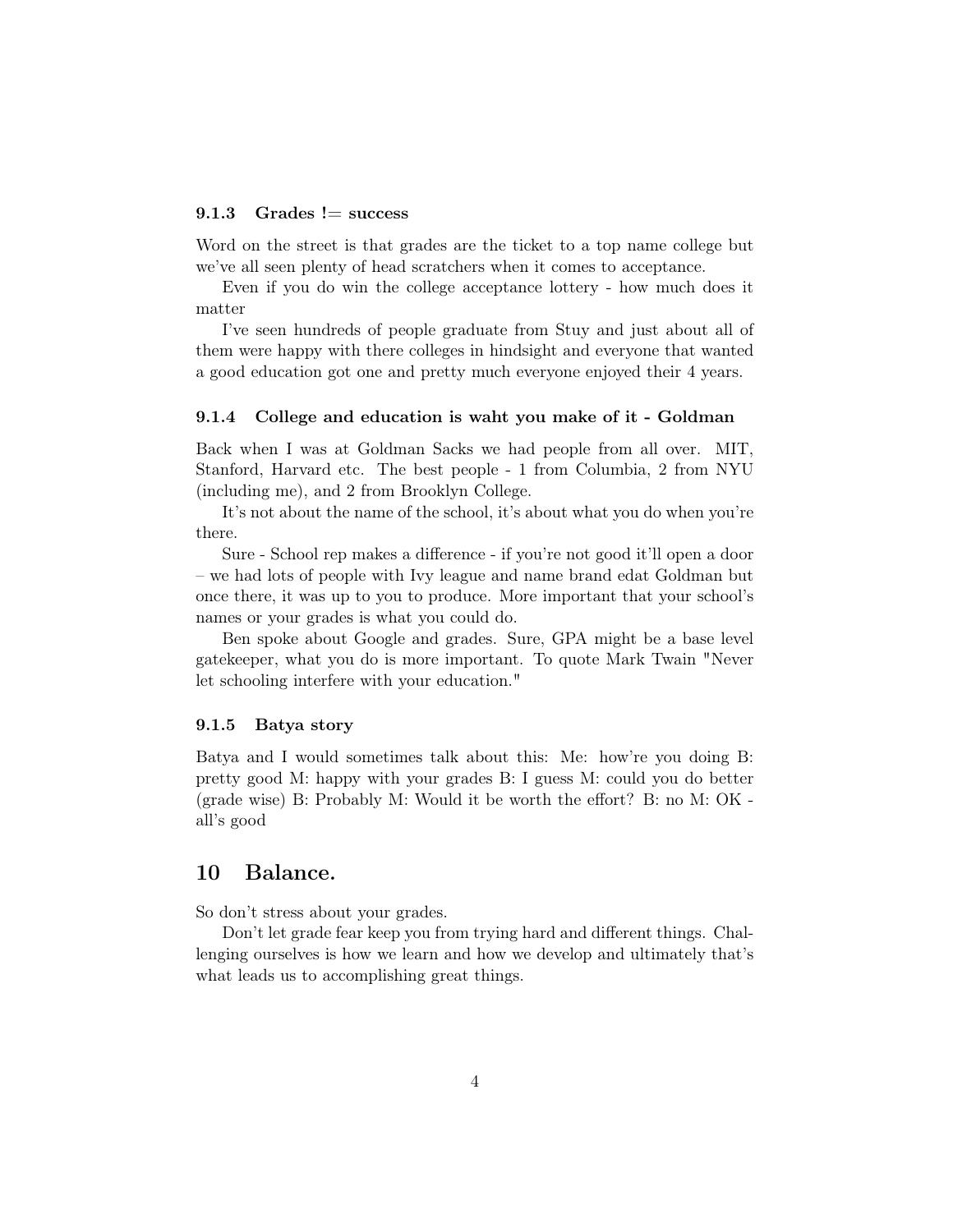## 11 Take different interesting classes

Take the hard class, the interesting class, the things out of your comfort zone. If you're a techie study some poetry - if you're an artist, learn to code.

# 12 Learn to look at the world from multiple perspectives.

After 9/11 I was catching up with one of the Stuy family - Bruce. He was checking in since he knew we were near ground zero. Bruce was working for the blackstone group on the enron re-org. He was the lone junior guy on a team of brilliant senior businesspeople – all with degrees from top business schools.

The were going to be there for months figuring out debt obligations. But Bruce looked at the problem with the eyes of a computer scientist. He wrote some code and a few days later, problem solved. A few weeks later he was written up in Wall Street Week as the next Wall Street Wiz Kid.

Bruce saw the world from multiple perspectives and he was able to do that by studying all sorts of different things.

Learn to look at the world from multiple perspectives – we'll come back to that.

# 13 Besides, after Stuy - college should be a cakewalk

Here - 8 classes a day  $+$  homework every night College 5 classes a week each meeting 2 or three times. Plus - no long commute.

## 14 Social Life

Since we're not going to stress about grades, we can now look at the third part of the trifecta - Social Life – woo hoo party

In life, this might be as or more important than grades both here and over the next four or so years. This is where you'll build your network for life. your go to guys, your team, your friends.

This will be the foundation for the rest of your life.

You heard from Ben earlier – one of my oldest, dearest friends. We actually met at Wagner but were in the same homeroom in Stuy (woo hoo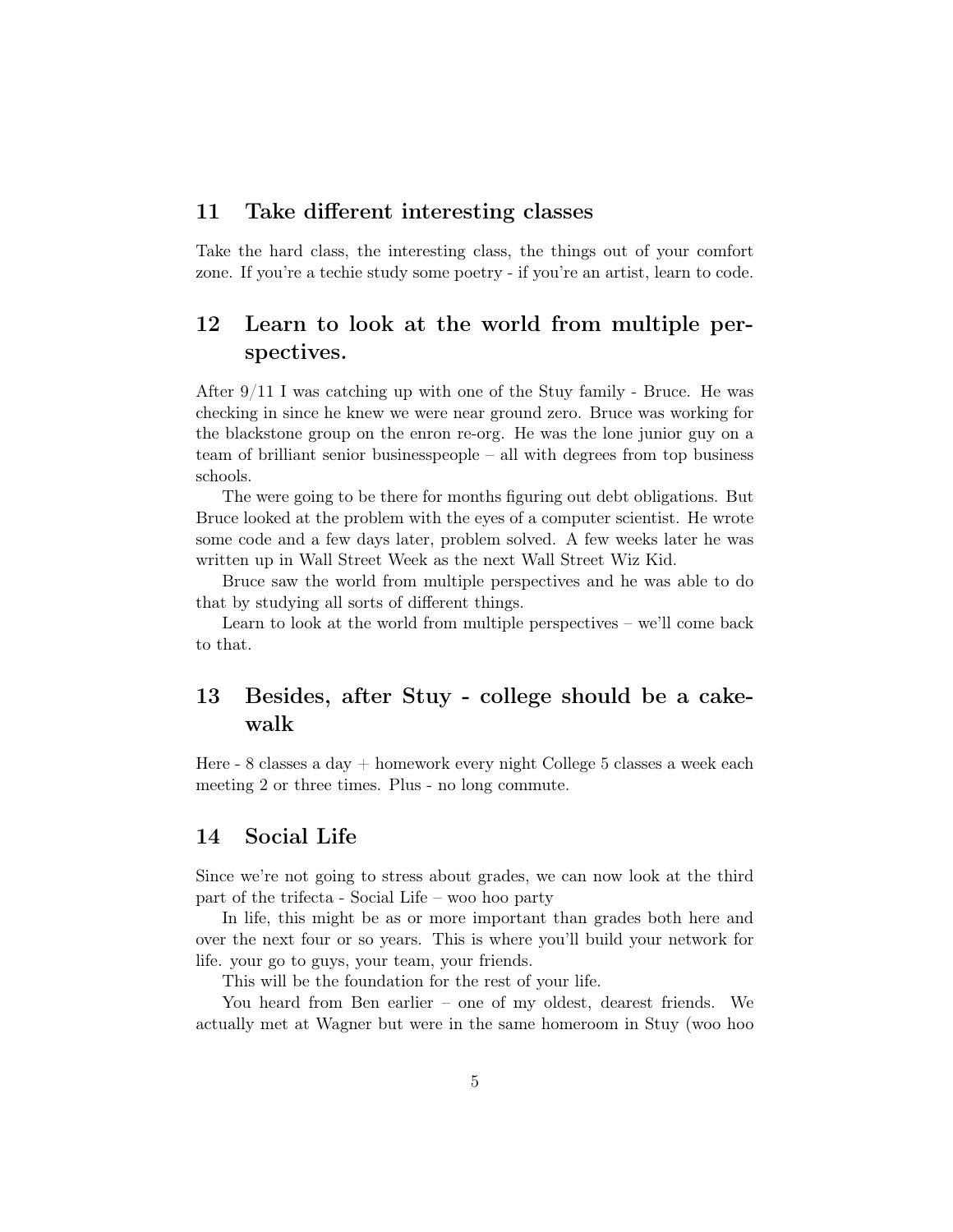7M). We've got great memories and great stories but he's also one of the few people in this world, if I'm really in a bind, I'd be comfortable going to.

#### 14.1 Side note

side note something I learned way back and still try to do today – hang out with people smarter than you - that's a good way to challenge yourself and to learn stuff.

That's also where I met Devorah -

### 14.2 Lateness story

When I was a young teacher I was yelling at my class because they were late. I couldn't say I was never late since I lived in Manhattan so I told them my wife, who commuted by bus and train from Bayside was never late - there jaws dropped – YOU MARRIED A STUDENT???

No - she was also with me and Ben in 7M – she was the Geek equivalent of a crack dealer – she sold comics to the class.

lesson from that - context is everything

Anyway, long story short - I ended up marrying a wonderful, intelligent, beautiful wife which led to two kids and actually me talking to you today.

The moral of the story – specifically for all you Stuy guys – look at me - prototypical computer geek - this means there's hope for you - yes you to can find the perfect partner.

So social life is important, but it's also important combined with another Stuy lesson:

## 15 Diversity

To the Outside world – Stuy's a school full of a bunch of elitist entitled rich kids.

Ok, - nowadays - Stuy's a school full of a bunch of elitist entitled rich Asian kids.

Yea, the media really loves us.

Truth is I can't think if a more diverse place than Stuy.

Math and Science? Got it covered. Top math team, science awards, intel success, etc.

But not everyone's a math rock star.

I remember one of you guys coming into my class after a BC calc test "I forgot how to math." Apparently "Forgot how to English" as well.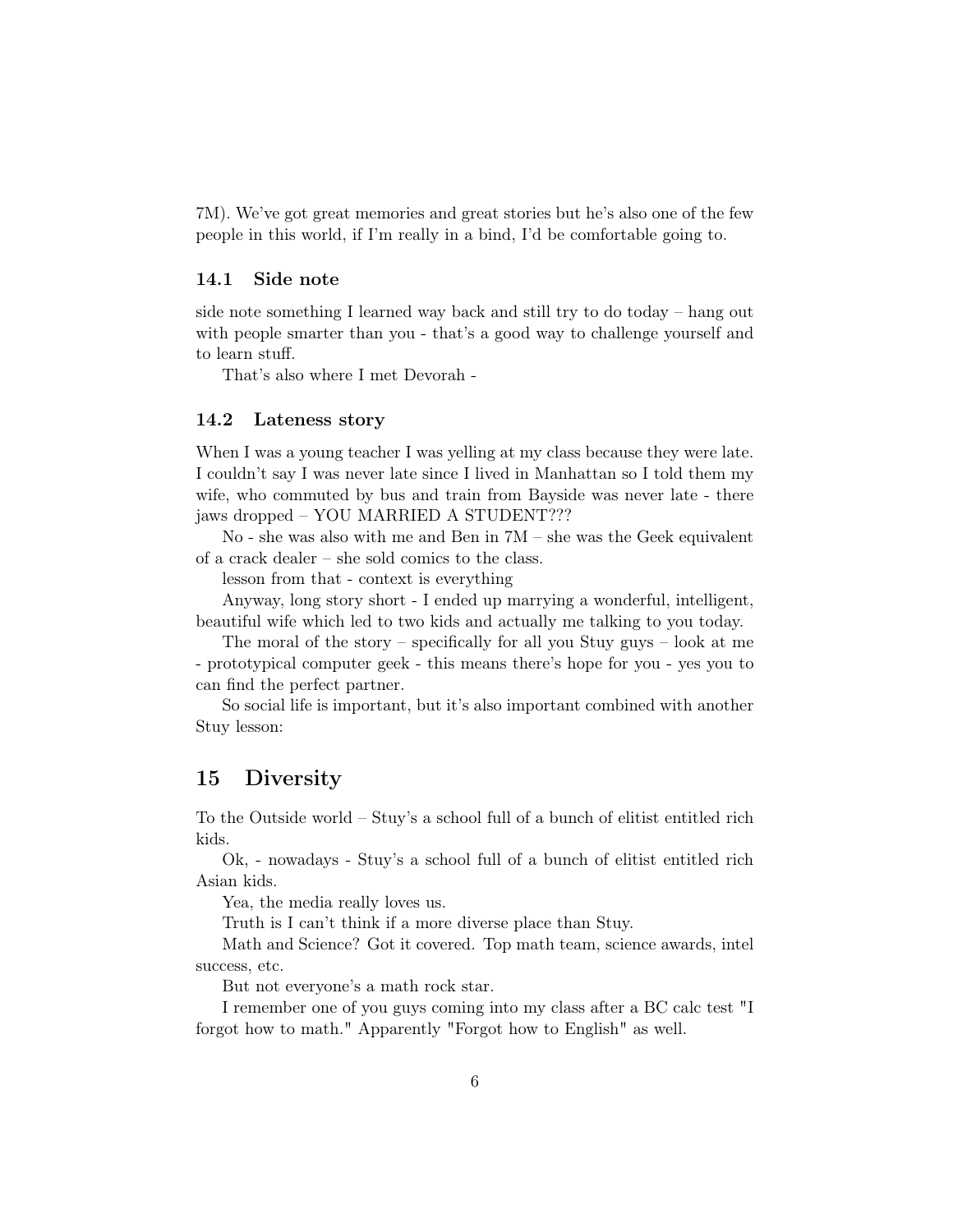But you didn't' forget how to English – every year you guys win tons of Engish awards as well.

But it's the outside stuff that's more impressive – you guys write your own plays, compose your own music.

Did I mention senior sing - woo hoo?

### 15.1 Klezmer Story

Where else but Stuy can you find three guys  $-2$  Asian and a Caucasian teaching themselves Klezmer. A flute, a guitar, and I think a clarinet - three people studying Jewish fold music – Diversity.

You go to any lunch table and you'll find the jock next to the math kid next to the computer geek next to the artist.

## 16 Diversity

You're going off to college – after time you'll surround yourself with like people - people in your major, on your team, in your frat.

Seek out the diversity you enjoyed here – find smart people who look at the world differently,

## 17 Do stuff

Finally, since you're not stressing about grades and your getting enough sleep, and your spending social time with a diverse group of friends, do something cool.

It doesn't matter what.

Act in a play, or better produce one. Write an app, start a side business or volunteer group or join an existing one. If you're going to school outside of NY, learn all about where your community. If you're in NY, do the same.

When I was at NYU, I spent lots of time in Jazz and Blues clubs and travelled all over the city. My roommate and I even went down to see a sniper once. Probably not a great plan, but you get the idea.

Last year, two of the guys at MIT, Blake and Will, started MITCrush it's gotten traction and since then I've introduced them to venture capitalists.

Up at CMU a couple of years ago Amy was looking for a Hacker Community - she didn't find one so she created Scotty Labs – today she's in England having an audience with the queen.

As you move on - find your thing and do the same.